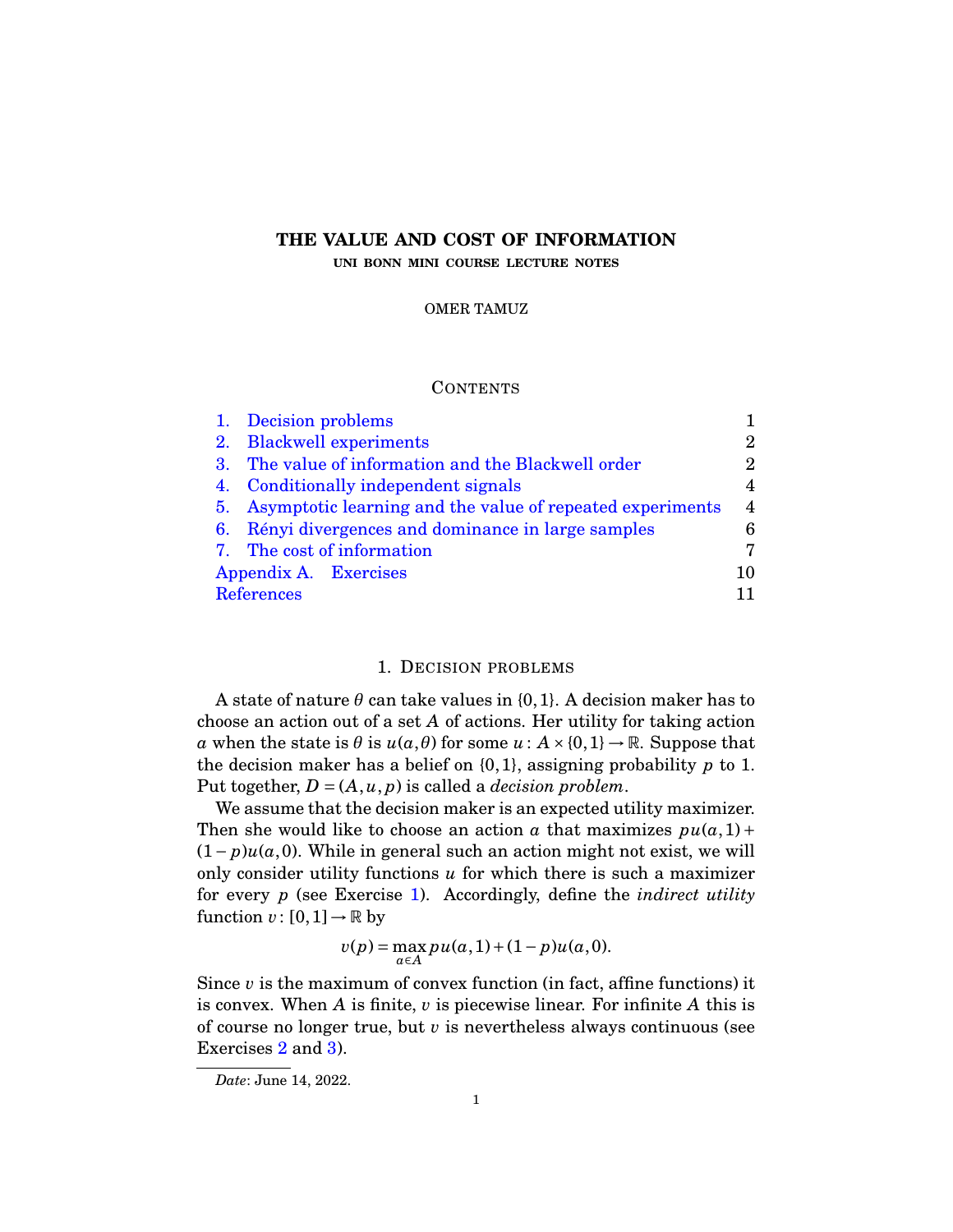A standard example is  $A = \{0, 1\}$  and  $u(a, \theta) = \mathbb{1}_{\{a=\theta\}}$ . In this case  $v(p) = 1 - p$  for  $p \le 1/2$ , and  $v(p) = p$  for  $p \ge 1/2$ . Another important example is  $A = [0, 1]$  and  $u(a, \theta) = -(a - \theta)^2$ . In this case  $v(p) = 1/4 (p-1/2)^2$ .

### 2. BLACKWELL EXPERIMENTS

<span id="page-1-0"></span>A *Blackwell experiment* is  $\mu = (\Omega, \mu_0, \mu_1)$ , where  $\Omega$  is a set (equipped with a sigma-algebra, which we suppress) and  $\mu_0, \mu_1$  are probability measures defined on it. The interpretation is that of a signal, taking values in Ω and distributed as *µ<sup>θ</sup>* when the state is *θ*. Experiments are accordingly also called signals.

A common example is the symmetric binary experiment *β* for which  $\Omega = \{0, 1\}$ , and  $\beta_0(0) = \beta_1(1) = c$  for some  $c \geq 1/2$ . This is the signal that in each state equals the state with probability *c*. For example, suppose that there is an urn that has red and green balls. When  $\theta = 0$  there are six red and four green balls. When  $\theta = 1$  there are four red and six green balls. Then the symmetric binary experiment with  $c = 6/10$ captures the physical experiment of choosing uniformly a ball from the urn.

Another example is the Gaussian experiment  $\gamma$ , for which  $\Omega = \mathbb{R}$ ,  $\gamma_0 = N(0, \sigma^2)$  and  $\gamma_1 = N(1, \sigma^2)$ . This can be interpreted as a measurement of the state with standard Gaussian noise.

To study decision making, it will be useful to think of a signal as a random variable *s* co-existing with the state in a probability space. That is, we will fix a probability space in which  $\theta$  is a non-constant random variable taking values in {0,1}, *s* is a random variable taking values in Ω, and the distribution of *s* conditioned on *θ* is *µθ*. We will say that *s* realizes  $\mu$ .

We will use  $\mathbb P$  and  $\mathbb E$  to denote probabilities and expectations in this space. This probability space can be interpreted as the subjective belief of the decision maker. As such,  $p = \mathbb{P}[\theta = 1]$  is the prior belief of the decision maker that the state is 1. We will denote by  $q = P[\theta = 1|s]$  the posterior belief of the decision maker, after observing the signal. Note that this is a random variable, which is a function of the signal *s*. The martingale property of beliefs refers to the fact that the expectation of the posterior is equal to the prior:  $\mathbb{E}[q] = p$ . This is a consequence of the law of total expectations.

### <span id="page-1-1"></span>3. THE VALUE OF INFORMATION AND THE BLACKWELL ORDER

Suppose that the decision maker observes a Blackwell experiment  $\mu$  before choosing her action. That is, she chooses an action  $a^*$  that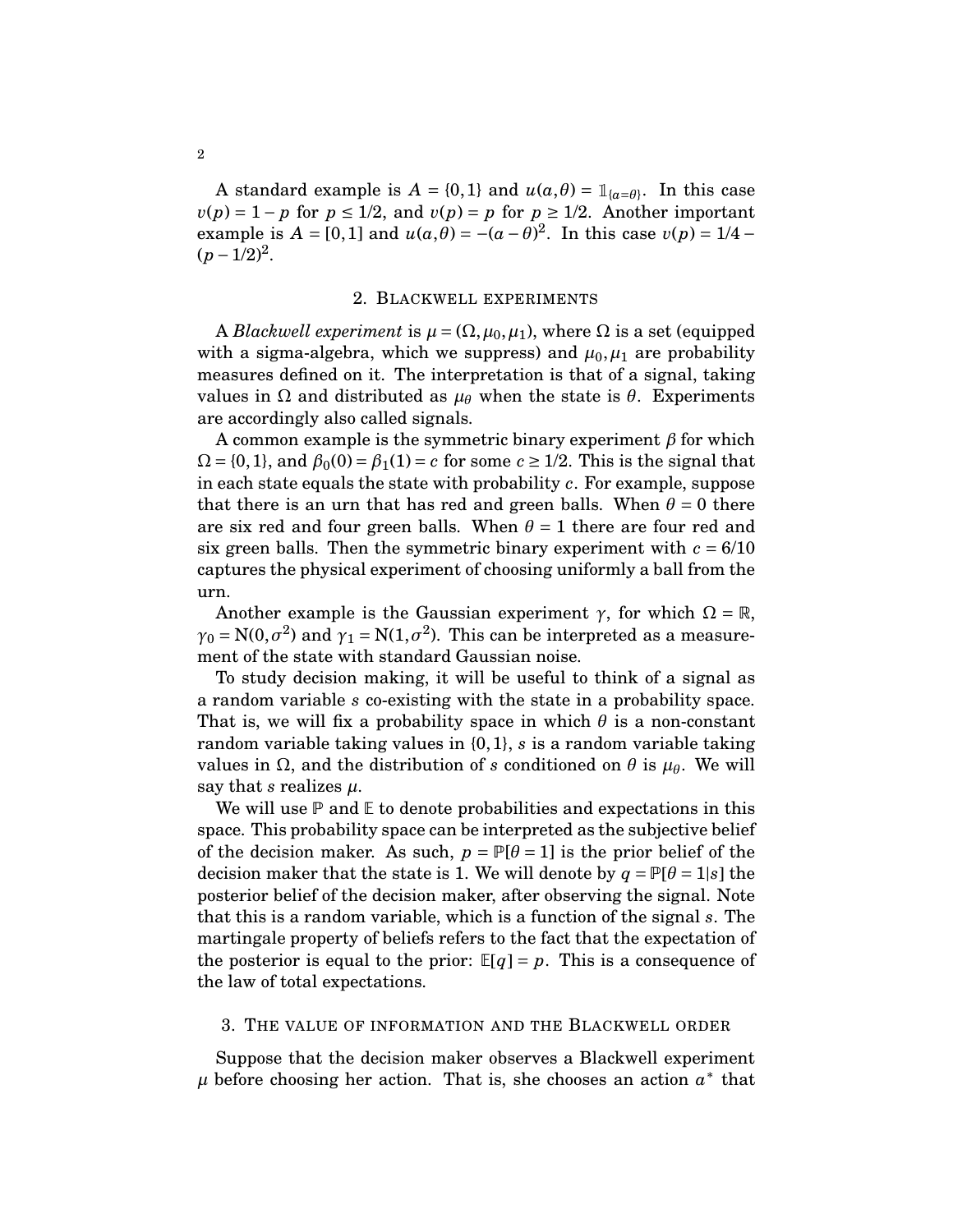maximizes her expected utility conditioned on what she knows, which is a signal *s* that realizes *µ*:

$$
a^* = \operatorname*{argmax}_{a \in A} \mathbb{E}[u(a, \theta)|s].
$$

Recalling our notation  $q = P[\theta = 1|s]$ , we note that given *s*, the choice of  $a^*$  depends only on  $q$ , so that

$$
a^* = \underset{a \in A}{\operatorname{argmax}} \mathbb{E}[u(a, \theta)|q].
$$

Indeed, we can think of  $q$  itself as a signal, taking values in  $[0,1]$  (see Exercise [4\)](#page-9-4).

It follows that the decision maker's expected utility conditioned on  $q$  is  $v(q)$ , and so her unconditional expected utility is

$$
\mathbb{E}[u(a^*,\theta)] = \mathbb{E}[v(q)].
$$

We can think of this expected utility as the value of the experiment  $\mu$  to a decision maker facing the decision problem  $D = (A, u, p)$ . We denote this by  $V(\mu, D)$ .

The Blackwell order is a notion of when one experiment contains more information than another. Given two experiment  $\mu$  and  $\mu'$ , we say that  $\mu$  *Blackwell dominates*  $\mu'$  if  $V(\mu, D) \ge V(\mu', D)$  for all decision problems *D*. This defines a partial order  $\succeq$  on experiments (see Exercise [5\)](#page-9-5). An equivalent formulation is that for every *s* and *s* ′ that realize  $\mu$  and  $\mu$ , and for every continuous and convex  $v: [0,1] \to \mathbb{R}, \mathbb{E}[q] \ge \mathbb{E}[q'],$ where  $q$  and  $q'$  are the posteriors induced by  $s$  and  $s'$ , respectively.

A different notion of informativeness is that of *garbling*. We say that  $\mu'$  is a garbling of  $\mu$  if there exist *s* and *s'* that realize Blackwell experiments  $\mu$  and  $\mu'$  such that there is a random variable  $r$  independent of *θ* and a measurable map *f* for which  $s' = f(s,r)$ . This captures the idea that it is possible to generate *s* ′ from *s* using no additional information about the state.

Blackwell's Theorem states that these notions are the same (see Exercise [6\)](#page-9-6).

# **Theorem 3.1** (Blackwell  $[3, 4]$  $[3, 4]$ ). Let  $\mu, \mu'$  be Blackwell experiments. *Then*  $\mu \ge \mu'$  *if and only if*  $\mu'$  *is a garbling of*  $\mu$ *.*

As an example, the symmetric binary experiment *β* is a garbling of the Gaussian experiment  $\gamma$  as long as the former's precision *c* is small enough compared to the latter's precision  $1/\sigma^2$ . When  $c = 1$ ,  $\beta$ dominates  $\gamma$  for any  $\sigma^2$ . But when  $c < 1$ ,  $\beta$  never dominates  $\gamma$  (see Exercise [7\)](#page-9-7).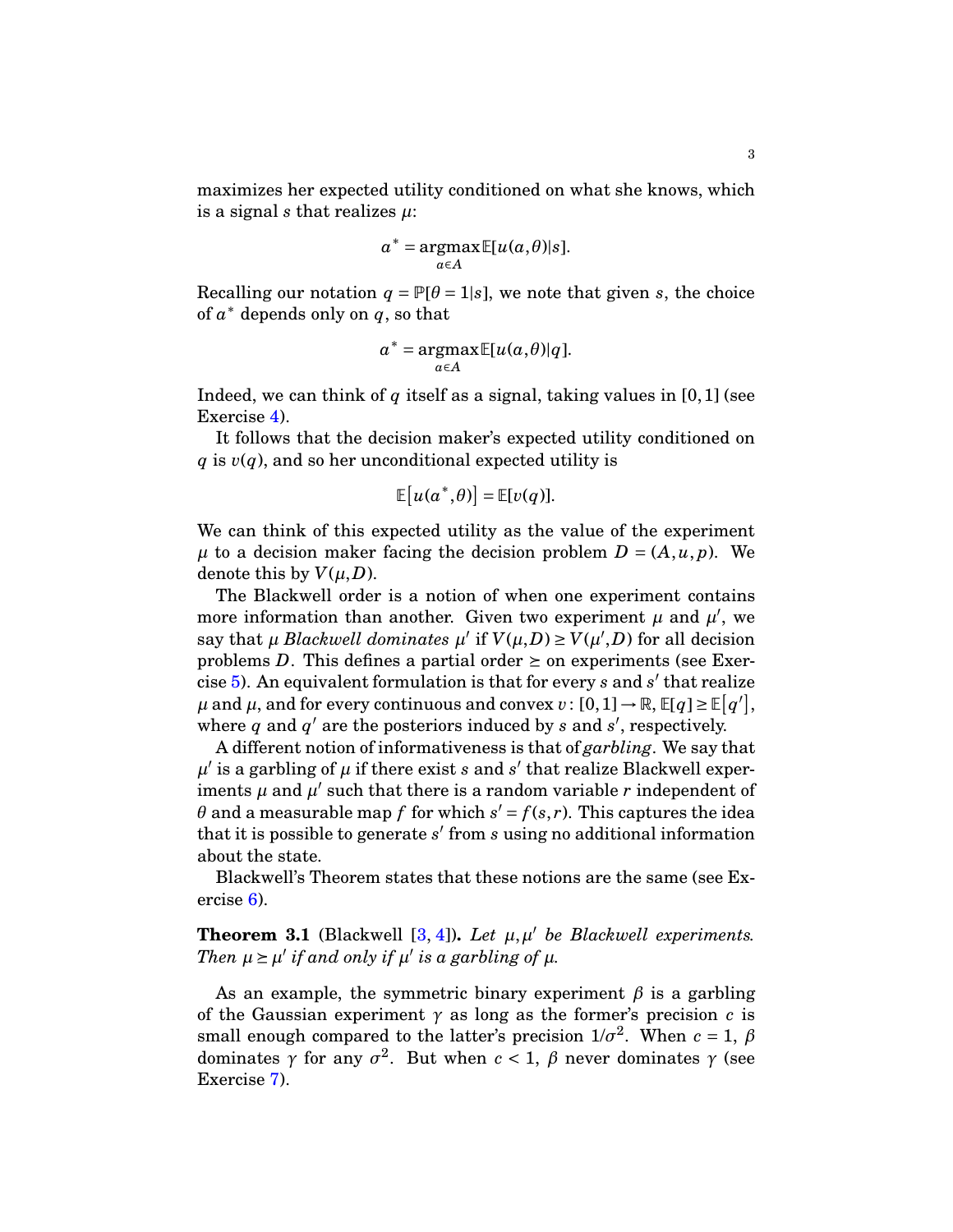<span id="page-3-0"></span>Let  $\mu = (\Omega, \mu_0, \mu_1)$  and  $\eta = (\Xi, \eta_0, \eta_1)$  be Blackwell experiments. Denote the *product experiment* by

$$
\mu \otimes \eta = (\Omega \times \Xi, \mu_0 \times \eta_0, \mu_1 \times \eta_1).
$$

This experiment yields a signal that comprises a pair: one from  $\Omega$  and one from Ξ. And these two are independent, conditioned on the state. This can be interpreted as combining two independent experiments: measuring a quantity twice with (unconditionally) independent measurement errors. If  $s_1$  realizes  $\mu$  and  $s_2$  realized  $\eta$  then  $(s_1, s_2)$  realizes  $\mu \times \eta$  if  $s_1$  and  $s_2$  are independent conditioned on  $\theta$ .

We denote by  $\mu^{\otimes n}$  the *n*-fold product of  $\mu$  with itself. For example if  $\mu$  is the experiment in which a ball is chosen from an urn, then  $\mu^{\otimes n}$  is the experiment in which this is repeated *n* times, and where the ball is put back in the urn after each pick (see Exercise [8\)](#page-9-8).

Bayesian updating of product experiments takes a simple, separable form. For this discussion, and henceforth, we will consider only experiments  $\mu$  such that  $\mu_0$  and  $\mu_1$  are mutually absolutely continuous. That is, for any subset  $A \subseteq \Omega$ ,  $\mu_0(A) = 0$  if and only if  $\mu_1(A) = 0$ . This implies that the log-likelihood ratio  $\ell_{\mu} := \log \frac{d\mu_1}{d\mu_0}$  exists and is finite; we write  $\ell$  when  $\mu$  can be inferred from the context. That is, there is a function  $\ell_{\mu}$ :  $\Omega \rightarrow \mathbb{R}$  such that for any subset  $A \subseteq \Omega$ 

$$
\int_A d\mu_1(\omega) = \int_A e^{\ell(\omega)} d\mu_0(\omega).
$$

Suppose that  $(s_1,...,s_n)$  realize  $\mu_1 \times \cdots \times \mu_n$ . Then  $\ell(s_i)$  are welldefined random variables. By Bayes' Law,  $q = \mathbb{P}[\theta = 1|s_1,...,s_n]$  is given by

$$
\log \frac{q}{1-q} = \log \frac{p}{1-p} + \ell(s_1) + \dots + \ell(s_n).
$$

Conditioned on *θ*, this is a sum of independent random variables, and so to understand it we can apply many classical tools from probability theory. In particular, if  $(s_1,...,s_n)$  realizes  $\mu^{\otimes n}$  this is a sum of i.i.d. random variables, which are very well understood.

# <span id="page-3-1"></span>5. ASYMPTOTIC LEARNING AND THE VALUE OF REPEATED EXPERIMENTS

Fix  $\mu$ , and suppose  $(s_1, s_2, \ldots)$  are a sequence of conditionally (on *θ*) i.i.d. random variables where each  $s_i$  realizes  $\mu$ . Thus  $(s_1, \ldots, s_n)$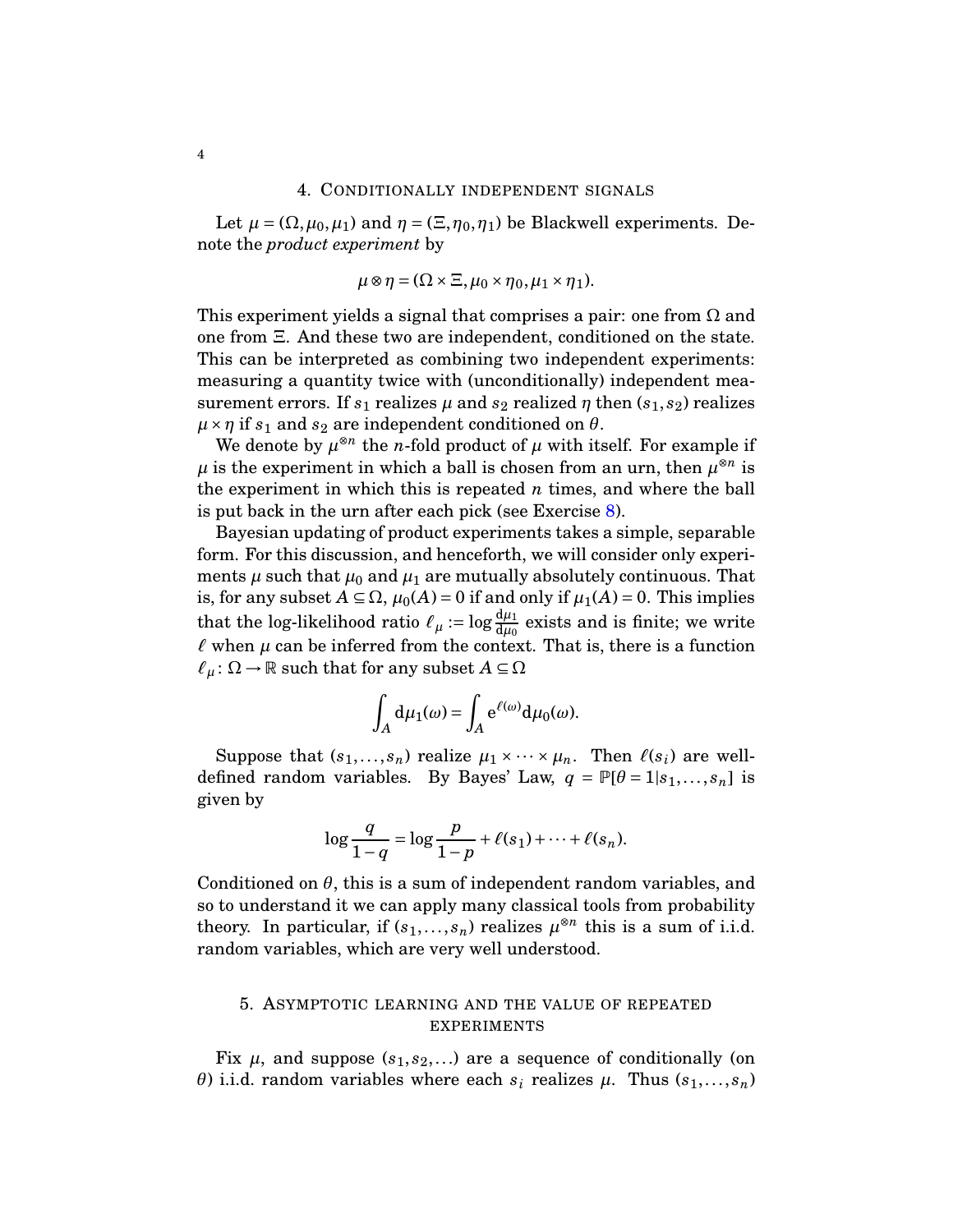realizes  $\mu^{\otimes n}$ . The expectation of  $\ell(s_i)$  conditioned on  $\theta = 1$  is

$$
\mathbb{E}[\ell(s_i)|\theta=0]=\int \log \frac{d\mu_1}{d\mu_0}(\omega) d\mu_0(\omega)=-\int \log \frac{d\mu_0}{d\mu_1}(\omega) d\mu_0(\omega)=-D_{\text{KL}}(\mu_0||\mu_1),
$$

where  $D_{\text{KL}}(\cdot||\cdot)$  denotes the Kullback-Leibler divergence, which is pos-itive unless the two measures are equal (see Exercise [9\)](#page-9-9). Denote  $q_n =$  $\mathbb{P}[\theta = 1 | s_1,..., s_n]$ . Then by the strong law of large numbers it almost surely holds that conditioned on  $\theta = 0$ 

$$
\lim_{n} \frac{1}{n} \log \frac{q_n}{1 - q_n} = -D_{\text{KL}}(\mu_0 || \mu_1).
$$

In particular,  $\lim_{n} q_n = 0$ .

The theory of large deviations can give us more nuanced estimates for the likelihood of *not* learning *θ* at time *n*. Let *X* be a random variable. The *cumulant generating function*  $K_X : \mathbb{R} \to \mathbb{R}$  of X is

$$
K_X(t) = \log \mathbb{E}\Big[e^{tX}\Big].
$$

We assume that it is finite. This is a smooth convex function. It is equal to 0 at 0 and its derivative at 0 is equal to the expectation of *X*. Consider its Fenchel transform

$$
K_X^{\star}(a) = \max_{t \ge 0} (ta - K_X(t)).
$$

Since  $K_X$  is smooth, if  $K_X^*$  $\chi^{\star}(a) = t$  then  $a = K'_2$  $\chi_X'(t)$ . That is,  $K_X^*$  $\frac{\star}{X}$  is the inverse of *K* ′ *X* .

Consider a sequence of i.i.d. random variables  $X_1, X_2, \ldots$  distributed like *X*.

**Theorem 5.1** (Cramér [\[5\]](#page-10-3)). *Suppose*  $a \geq \mathbb{E}[X]$ *. Then* 

$$
\mathbb{P}[X_1 + \cdots + X_n \ge na] = \exp(-nK_X^{\star}(a) + o(n)).
$$

It follows that if  $E[X] \leq 0$  and if  $P[X > 0] > 0$  then for any constant  $c \in \mathbb{R}$ 

<span id="page-4-0"></span>(5.1) 
$$
\mathbb{P}[X_1 + \dots + X_n \ge c] = \exp(-n\rho_X + o(n)),
$$

where  $\rho_X = \min_t K_X(t)$  (see Exercise [10\)](#page-9-10).

Consider a decision problem with finitely many actions, and suppose that there is a unique action  $a_0$  that is optimal when  $\theta = 0$ :  $u(a,0) \ge u(a',0)$  for any  $a' \in A$ . Likewise, there is a unique  $a_1$  that is optimal when  $\theta = 1$ . Then there is some threshold  $r_0$  such that a decision maker will choose  $a_0$  whenever their posterior is below  $r_0$ . Equivalently, there is some  $c_0 \in \mathbb{R}$  such that  $a_0$  is chosen whenever log  $\frac{q}{1-q}$  ≤  $c_0$ .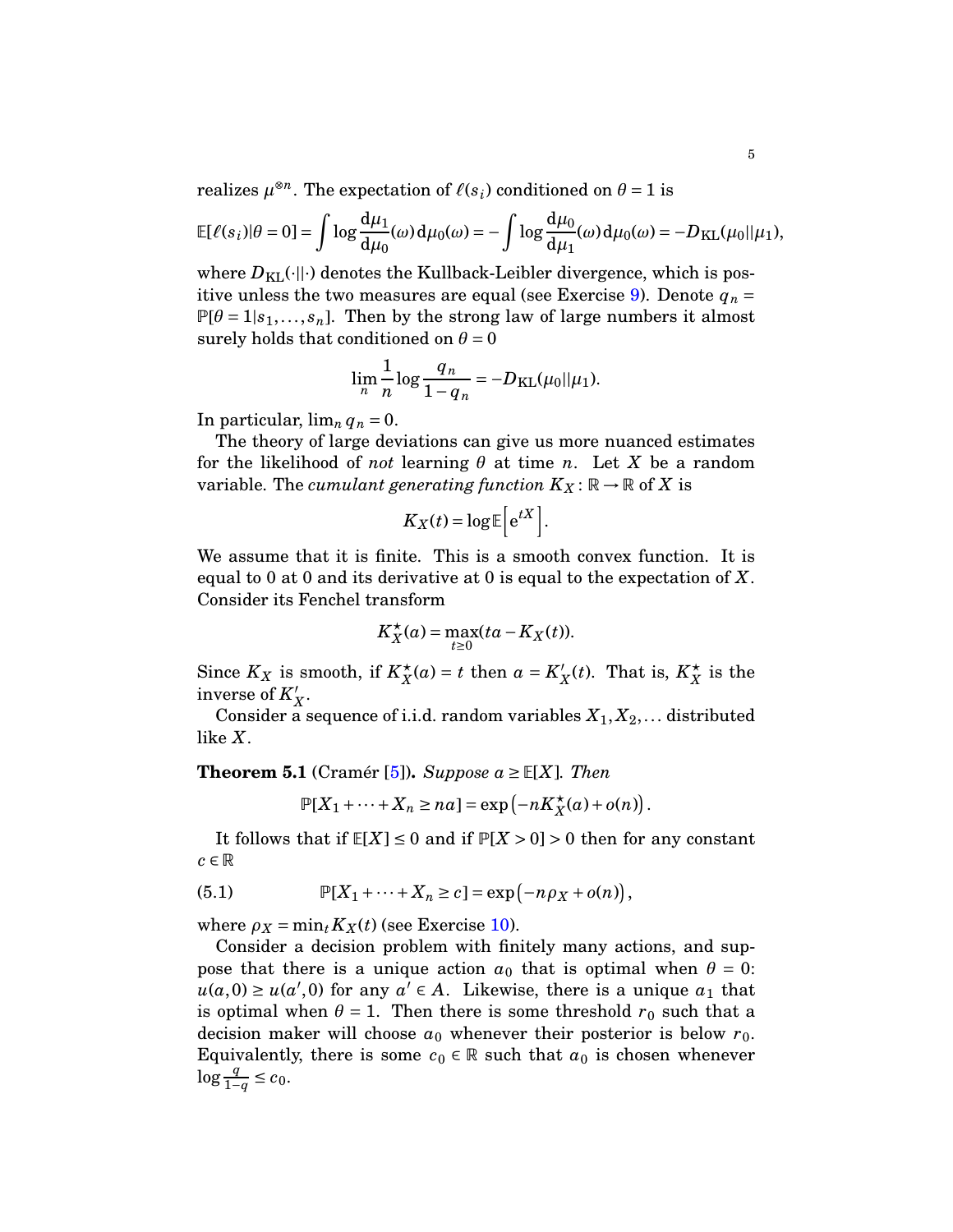Let

6

$$
K^0_\mu(t)=\log \mathbb{E}\Big[ \mathrm{e}^{t\ell(s_1)} |\theta=0\Big]=\log \int_\Omega \mathrm{e}^{t\log \frac{d\mu_1}{d\mu_0}(\omega)} \, \mathrm{d}\mu_0(\omega)
$$

be the cumulant generating function of the log-likelihood ratio, conditioned on  $\theta = 0$ . As observed by Moscarini and Smith [\[6\]](#page-10-4), it is implied by  $(5.1)$  that

$$
\mathbb{P}[q_n \le r_0 | \theta = 0] = \exp(-n\rho^0_\mu + o(n)),
$$

where  $\rho^0_\mu = \min_t K^0_\mu(t)$ . Now (see Exercise [11\)](#page-9-11),

<span id="page-5-1"></span>(5.2) 
$$
K^1_\mu(t) = \log \mathbb{E}\Big[e^{-t\ell(s_1)}|\theta = 1\Big] = K^0_\mu(1-t),
$$

and so  $\rho^1_\mu = \rho^0_\mu$ . Thus the probability that a decision maker chooses a wrong action decays exponentially, and does so at the same rate in both states. This is independent of the choice of decision problem and prior, and depends only on the experiment  $\mu$ . We thus denote it by *ρ*<sub>*μ*</sub>. Another way of thinking of *ρ* is that if  $ρ$ <sup>*μ*</sup> >  $ρ$ <sup>*η*</sup> then for every decision problem *D* there is some *N* such that  $V(\mu^{\otimes n}, D) > V(\eta^{\otimes n}, D)$ for all  $n \geq N$ . It follows that the order induced by  $\rho$  is a refinement of the Blackwell order:  $\mu \ge \eta$  implies that  $\rho_{\mu} \ge \rho_{\eta}$ .

### <span id="page-5-0"></span>6. RÉNYI DIVERGENCES AND DOMINANCE IN LARGE SAMPLES

We say that an experiment is bounded if the log-likelihood ratio that it induces is bounded. In this section we restrict ourselves to bounded experiments.

Blackwell [\[3\]](#page-10-1) asked whether there exist experiments  $\mu$ ,  $\eta$  such that  $\mu \not\geq \eta$  but  $\mu \times \mu \geq \eta \times \eta$ . This was answered positively by Stein [\[9\]](#page-10-5); see also Torgersen [\[10\]](#page-10-6) and Azrieli [\[2\]](#page-10-7). More generally, one could ask: under which conditions on  $\mu$  and  $\eta$  does it holds that  $\mu^{\otimes n} \geq \mu^{\otimes n}$  for all  $n$ large enough? In this case we say that  $\mu$  dominates  $\eta$  in large samples.

It turns out that the answer is closely related to the discussion above. Recall that

$$
K^0_\mu(t) = \log \mathbb{E}\Big[e^{t\ell(s_1)}|\theta=0\Big] = \log \int_{\Omega} e^{t\log \frac{d\mu_1}{d\mu_0}(\omega)} d\mu_0(\omega).
$$

We can also write this as

$$
K^0_\mu(t) = \log \int_\Omega \left(\frac{\mathrm{d}\mu_1}{\mathrm{d}\mu_0}(\omega)\right)^t \mathrm{d}\mu_0(\omega).
$$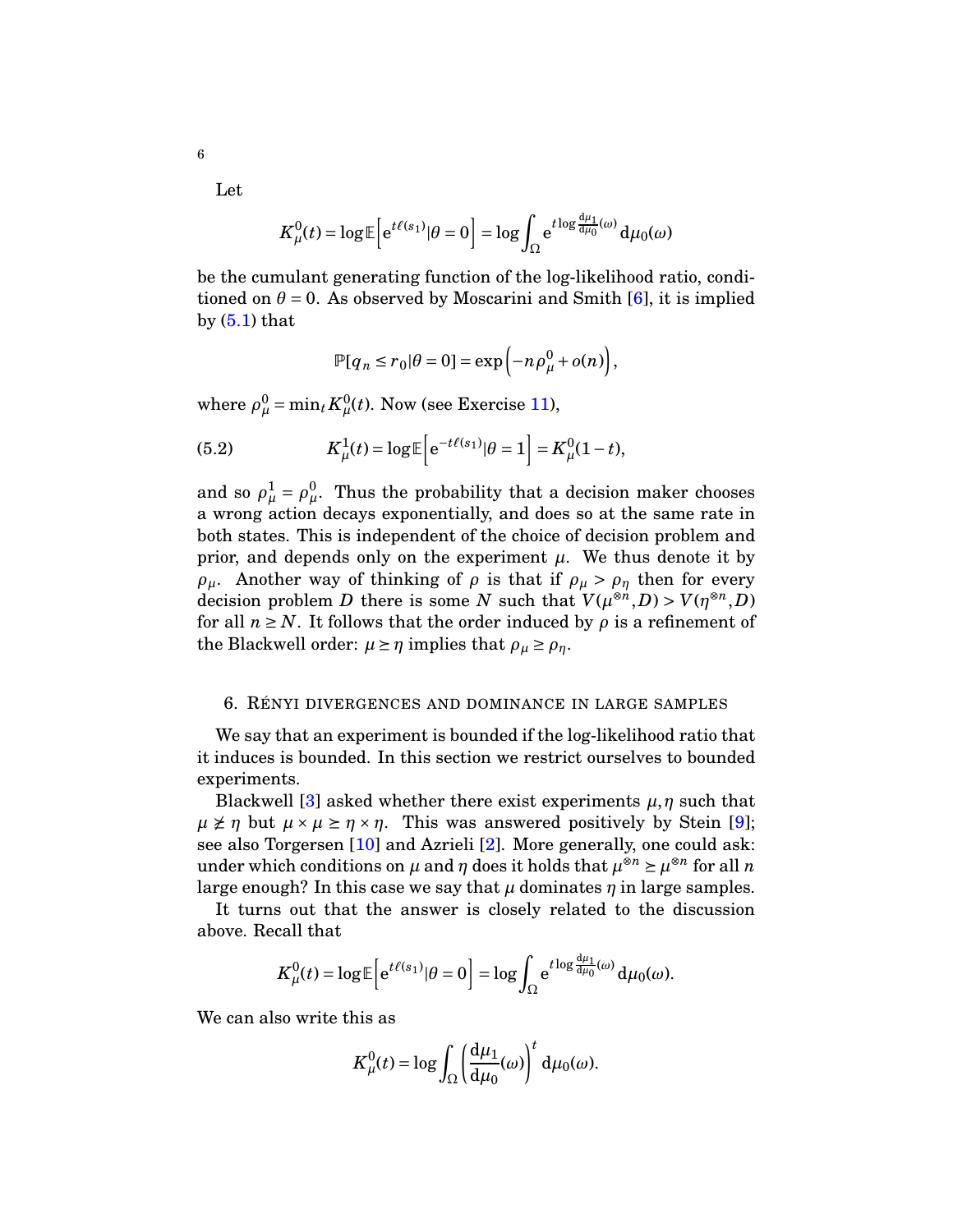We reparametrize  $t \mapsto 1-t$  and normalize to arrive at the definition of *Rényi divergence*:

$$
R_{\mu}^{0}(t) = \frac{1}{t-1} K_{\mu}^{0}(1-t) = \frac{1}{t-1} \log \int_{\Omega} \left(\frac{d\mu_{0}}{d\mu_{1}}(\omega)\right)^{t-1} d\mu_{0}(\omega),
$$

with  $R^1_\mu(t)$  defined analogously. Thus  $R^{\theta}_\mu$  is a family of divergences, indexed by  $t \ge 0$  (and  $\theta \in \{0,1\}$ ), which naturally generalizes Kullback-Leibler divergence. Indeed,  $R^0_\mu(1) = D_{\text{KL}}(\mu_0||\mu_1)$ . We can also extend, by continuity, to  $t = \infty$ . Then  $R^0_{\ \mu}(\infty)$  is the maximum of the support of the log-likelihood ratio log  $\frac{d\mu_1}{d\mu_0}$ .

Like the cumulant generating function, Rényi divergences are additive for product experiments:  $R^{\theta}_{\mu\otimes\eta}$  =  $R^{\theta}_{\mu}$  +  $R^{\theta}_{\eta}.$  They are also monotone in the Blackwell order:  $\mu \ge \eta$  implies  $R^{\theta}_{\mu}(t) \ge R^{\theta}_{\nu}(t)$  for all *t* (see Exercise [12\)](#page-9-12). Interestingly, they determines the large sample order.

**Theorem 6.1** (Mu et al. [\[7\]](#page-10-8)). *Suppose*  $R^{\theta}_{\mu}(t) > R^{\theta}_{\eta}(t)$  *for all*  $t \in (0,\infty]$  $\alpha$ *nd*  $\theta \in \{0, 1\}$ *. Then*  $\mu$  *dominates*  $\eta$  *in large samples.* 

The proof of this theorem is related to the following result. Recall that a random variable *X first order stochastically dominates Y* if for every  $a \in \mathbb{R}$  it holds that  $\mathbb{P}[X \le a] \le \mathbb{P}[Y \le a]$ .

**Theorem 6.2** (Aubrun and Nechita [\[1\]](#page-10-9))**.** *Let X*,*Y be bounded random variables.* If  $\frac{1}{t}K_X(t) > \frac{1}{t}$  $\frac{1}{t}K_Y(t)$  *for all*  $t \in [-\infty,\infty]$  *then for all n large enough a sum of n independent copies of X first-order stochastically dominates the sum of n independent copies of Y.*

The relation between first order stochastic dominance and Blackwell dominance is given by the following result.

**Proposition 6.3** (Mu et al. [\[7\]](#page-10-8)). *Suppose*  $s_1$ ,  $s_2$  *realize*  $\mu$ ,  $\eta$  *respectively. Let R be an independent r.v. distributed exponentially (i.e., with density*  $f(x) = e^{-x}$  *for*  $x \ge 0$ *). Then*  $\mu \ge \eta$  *if and only if, conditioned on*  $\theta = 1$ *,*  $\ell(s_1)$ −R first order stochastically dominates  $\ell(s_2)$ −R.

#### 7. THE COST OF INFORMATION

<span id="page-6-0"></span>Suppose that a firm produces bounded Blackwell experiments. A historically standard assumption for the cost of production is that it is additive for product experiments. For example, Wald [\[11\]](#page-10-10) assumes that there is only one experiment  $\mu$  that can be produced, and that the cost of producing  $\mu^{\otimes n}$  is linear in *n*. Wilson [\[12\]](#page-10-11) and many others assume that only Gaussian experiments can be produced, and that the cost is linear in the precision  $1/\sigma^2$  (see Exercise [13\)](#page-9-13); this implies that if  $\gamma$  is Gaussian then the cost of  $\gamma^{\otimes n}$  is again linear in *n*.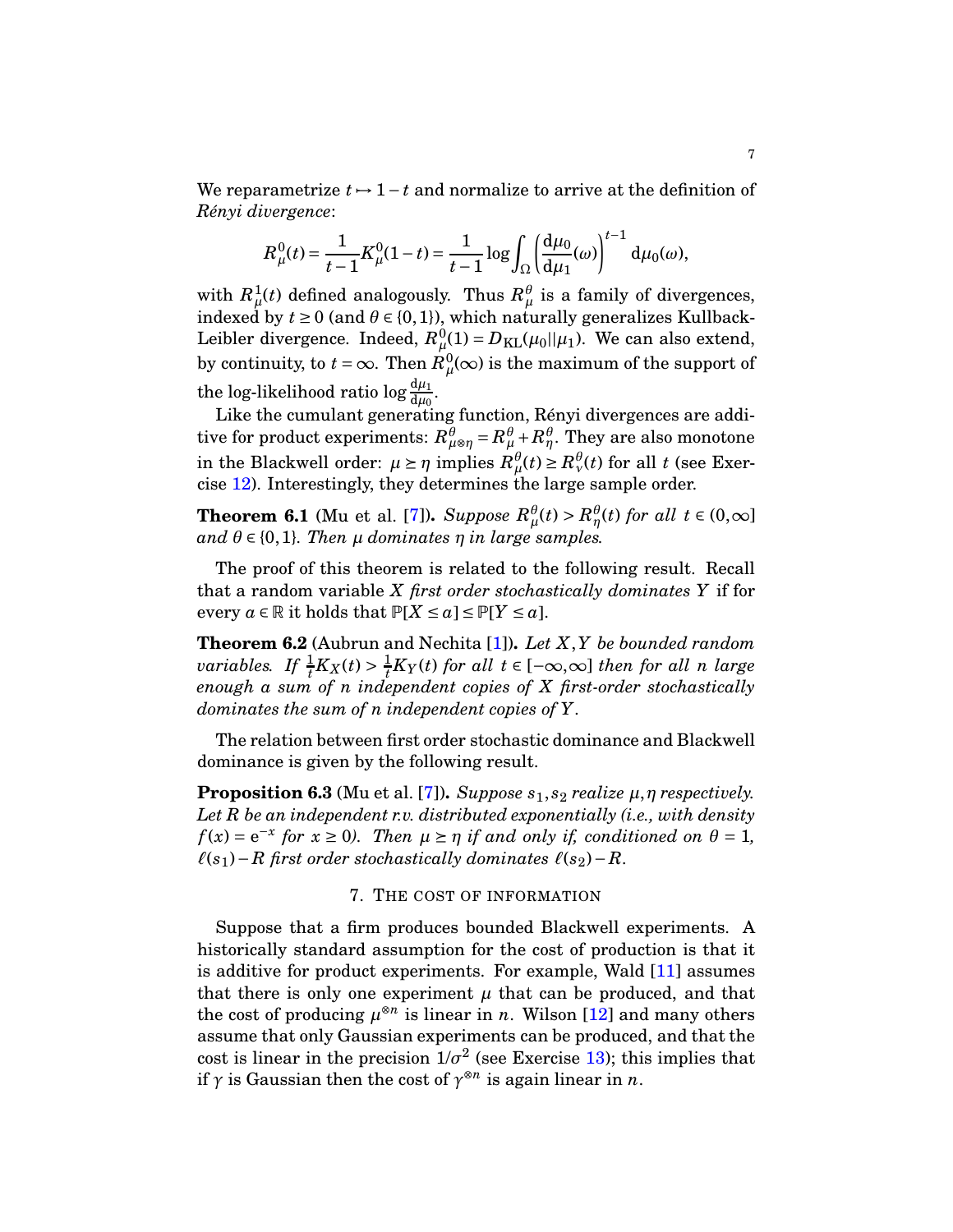Suppose that we allow for more flexible information acquisition. For example, suppose a firm can produce any bounded experiment. We would like to know how to think of a cost function  $C: \mathcal{B} \to \mathbb{R}_+$ , where  $B$  is the set of bounded experiments. A natural assumption is that *C* is Blackwell monotone:  $\mu \geq \eta$  implies that  $C(\mu) \geq C(\eta)$ . This is a "free disposal" assumption, since by garbling it is easy to turn a  $\mu$ experiment into an *η* experiment by forgetting some information. If in addition we also assume that *C* is additive—i.e.,  $C(\mu \otimes \eta) = C(\mu) + C(\eta)$ , what can we conclude? We have already seen that Rényi diverges are additive and monotone. Is there anything else?

The set of monotone additive cost functions is easily shown to be a convex cone. It can furthermore be shown to have a set of extreme rays that is compact (under pointwise convergence). Thus to understand it we must understand these rays.

<span id="page-7-0"></span>**Theorem 7.1** (Mu et al. [\[7\]](#page-10-8))**.** *The extreme rays of the set of additive monotone cost functions are the Rényi divergences.*

In other words, every monotone additive cost function is a weighted sum (integral) of Rényi divergences.

An additional axiom was introduced by Pomatto et al. [\[8\]](#page-10-12). Given an experiment  $\mu = (\Omega, \mu_0, \mu_1)$ , and  $\alpha \in (0, 1)$ , they consider the "diluted" experiment  $\alpha \cdot \mu = (\Omega \cup \{e\}, \mu'_0)$  $_{0}^{\prime},\mu_{1}^{\prime}$  $'_{1}$ ), where  $\mu'_{\ell}$  $\beta_{\theta} = (1-\alpha)\delta_e + \alpha\mu_{\theta}$ . This corresponds to an experiment that fails with probability one half, producing an error message *e* and no information, and succeeds and produces a *μ* signal otherwise. Their dilution axiom states that  $C(\alpha \cdot \mu) = \alpha C(\mu)$ .

**Theorem 7.2** (Pomatto et al. [\[8\]](#page-10-12))**.** *Every monotone additive cost function that satisfies the dilution axiom is of the form*  $C(\mu) = \beta_1 D_{\text{KL}}(\mu_1 || \mu_0) +$  $β_0D_{\text{KL}}(μ_0||μ_1)$ .

This follows from Theorem [7.1,](#page-7-0) since none of the Rényi divergences satisfy the dilution axiom, except the Kullback-Leibler divergences. To see this, note that by the axioms,

$$
C(\frac{1}{n}\cdot \mu^{\otimes n})=C(\mu).
$$

Now, if *X* is a random variable, and if  $Z_n$  is equal to *X* with probability 1/*n* and to 0 otherwise, then

$$
K_{Z_n}(t) = \log \mathbb{E}\left[e^{tZ}\right] = \log \left(\frac{1}{n}\mathbb{E}\left[e^{tX}\right] + \frac{n-1}{n}\right) = \log \frac{n-1}{n} + \log \frac{\mathbb{E}\left[e^{tX}\right]}{n-1}
$$

and so

$$
\lim_n K_{Z_n}(t) = 0
$$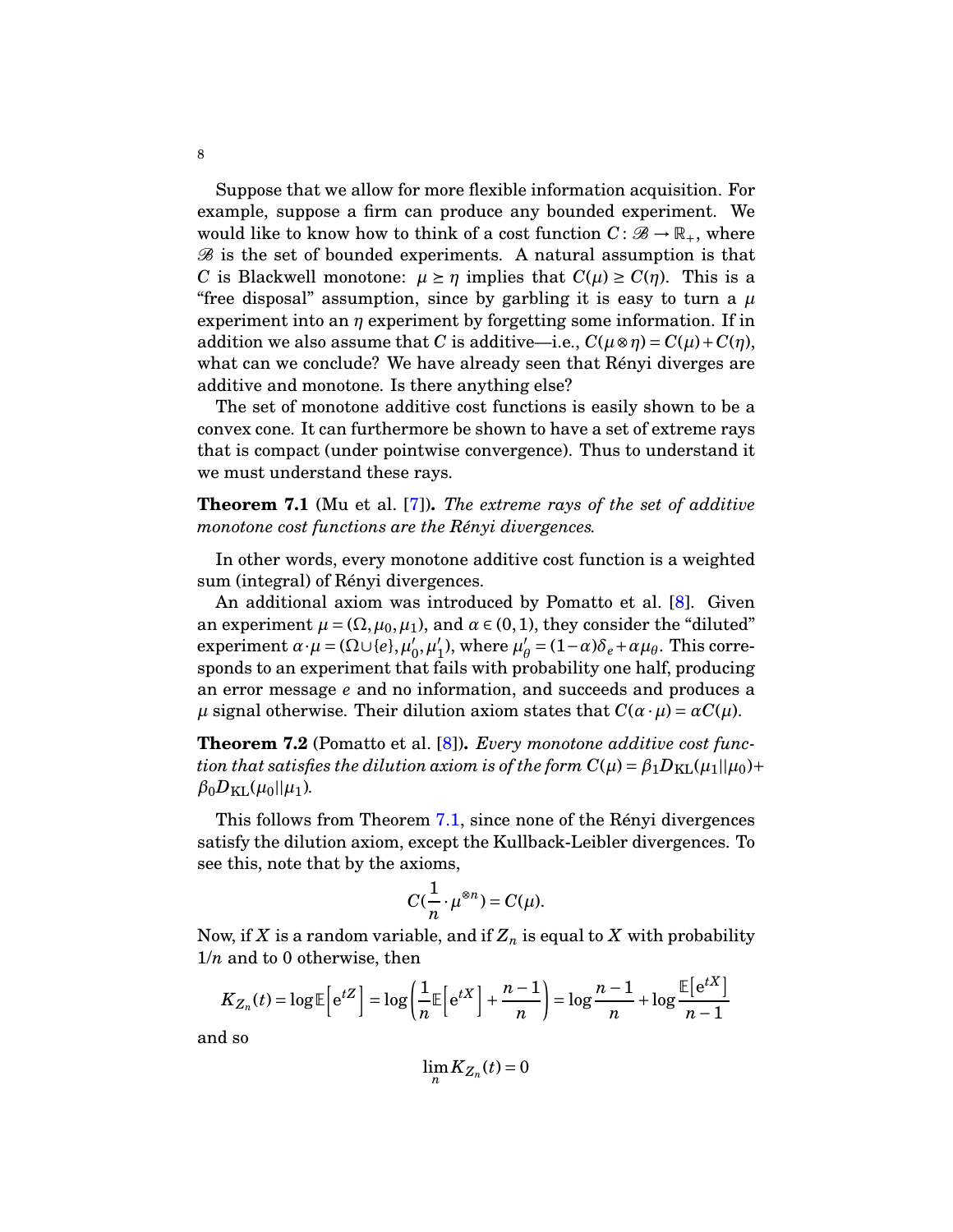for all  $t$ . Since all Rényi divergences (except  $R_\mu^0\!\left(1\right)$  and  $R_\mu^1\!\left(1\right)$ ) are of this form, they do not satisfy the dilution axiom. An additional argument shows that this is still impossible for their convex combinations.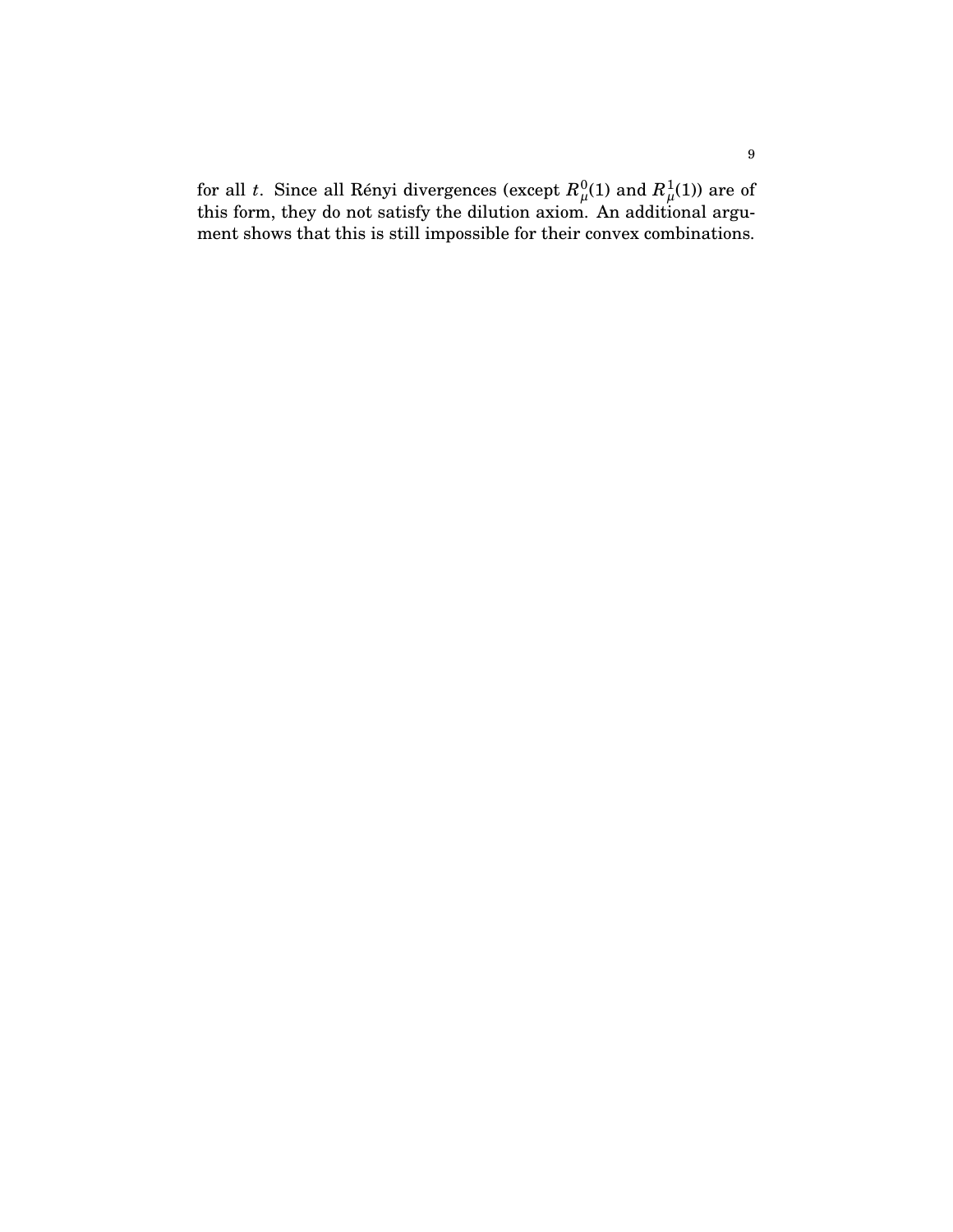## APPENDIX A. EXERCISES

- <span id="page-9-1"></span><span id="page-9-0"></span>(1) Let *A* be a set, and consider a map  $u: A \times \{0, 1\} \rightarrow \mathbb{R}$ . Show that if the set  $\{(u(a,1), u(a,0) : a \in A\} \subseteq \mathbb{R}^2$  is compact then for every  $p \in [0,1]$  there exists  $a \in A$  that maximizes  $pu(a,1)+(1$  $p)u(a,0)$ . Give an example showing that the converse is not true.
- <span id="page-9-3"></span><span id="page-9-2"></span>(2) Fix some  $v: [0,1] \to \mathbb{R}$ . Show that  $v$  is the indirect utility of some *u* if and only if *v* is continuous and convex.
- (3) Suppose that if  $a \neq a'$  then either  $u(a,0) \neq u(a',0)$  or  $u(a,1) \neq a'$  $u(a,1)$ . Show that there is a unique  $a \in A$  such that  $v(p) =$  $pu(a,1)+(1-p)u(a,0)$  if and only if *v* is differentiable at *p*.
- <span id="page-9-4"></span>(4) Suppose that *s* is a signal and that  $q = P[\theta = 1|s]$  is the induced posterior.
	- (a) Show that  $\mathbb{E}[q] = \mathbb{P}[\theta = 1].$
	- (b) Show that  $q = P[\theta = 1|q]$ .
	- (c) Denote by  $\tilde{\mu}$  the distribution of *q* and by  $\tilde{\mu}_0$  and  $\tilde{\mu}_1$  its distributions conditional on  $\theta = 0$  and  $\theta = 1$  respectively. Show that

$$
\frac{d\tilde{\mu}_0}{d\tilde{\mu}}(x) = \frac{x}{p} \quad \text{and} \quad \frac{d\tilde{\mu}_1}{d\tilde{\mu}}(x) = \frac{1-x}{1-p},
$$

where  $p = P[\theta = 1]$  is the prior.

- <span id="page-9-6"></span><span id="page-9-5"></span>(5) Show that the Blackwell order  $\geq$  on experiments is a partial order, and that it is not a complete order.
- <span id="page-9-7"></span>(6) Show that if  $\mu'$  is a garbling of  $\mu$  then  $\mu \ge \mu'$ .
- (7) Calculate for which values of  $c$  and  $\sigma^2$  the symmetric binary experiment with precision *c* is a garbling of the Gaussian experiment with precision  $1/\sigma^2$ . Show that a symmetric binary experiment with *c* < 1 does not dominate any Gaussian experiment.
- <span id="page-9-8"></span>(8) Show that if  $\mu_1 \ge \mu_2$  then for any  $\eta$ ,  $\mu_1 \otimes \eta \ge \mu_2 \otimes \eta$ . Conclude that if  $\mu \ge \eta$  then  $\mu^{\otimes n} \ge \eta^{\otimes n}$  for all  $n \ge 1$ .
- <span id="page-9-9"></span>(9) Suppose that  $\mu_1$  and  $\mu_0$  are mutually absolutely continuous. Show that  $D_{KL}(\mu_1||\mu_0) \ge 0$  with equality if and only if  $\mu_1 = \mu_0$ .
- <span id="page-9-11"></span><span id="page-9-10"></span> $(10)$  Prove  $(5.1)$ .
- (11) Prove [\(5.2\)](#page-5-1). Conclude that  $K^0_\mu(1) = K^1_\mu(1) = 0$ , but explain why this follows directly from Bayes' Law.
- <span id="page-9-13"></span><span id="page-9-12"></span>(12) Show that if  $\mu \geq \nu$  then  $R^{\theta}_{\mu}(t) \geq R^{\theta}_{\eta}(t)$  for all  $t \geq 0$  and  $\theta \in \{0, 1\}$ .
- (13) Show that if  $\gamma$ ,  $\gamma'$  are Gaussian experiments with precisions  $1/σ<sup>2</sup>, 1/τ<sup>2</sup>$  then *γ*⊗*γ*<sup>*'*</sup> is Blackwell equivalent to a Gaussian experiment with precision  $1/\sigma^2 + 1/\tau^2$ .